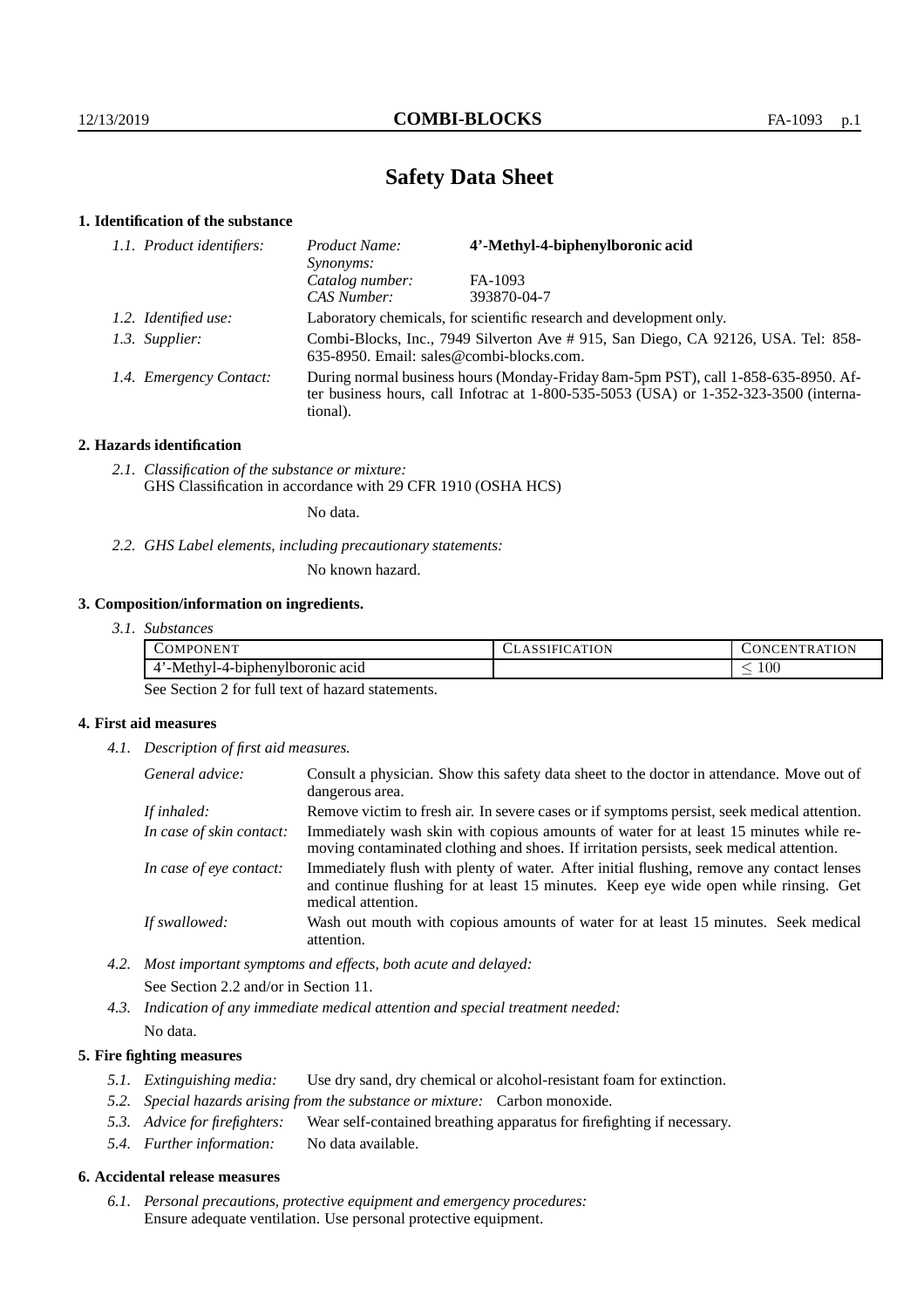| 6.2. Environmental precautions:                                                                                                                                                        |                                                                                                                                                                                                                                                                            |  |  |
|----------------------------------------------------------------------------------------------------------------------------------------------------------------------------------------|----------------------------------------------------------------------------------------------------------------------------------------------------------------------------------------------------------------------------------------------------------------------------|--|--|
| Should not be released into the environment. See Section 12 for additional ecological information.                                                                                     |                                                                                                                                                                                                                                                                            |  |  |
| 6.3. Methods and materials for containment and cleaning up:                                                                                                                            |                                                                                                                                                                                                                                                                            |  |  |
| Sweep up or vacuum up spillage and collect in suitable container for disposal.                                                                                                         |                                                                                                                                                                                                                                                                            |  |  |
|                                                                                                                                                                                        | 6.4. Reference to other sections:                                                                                                                                                                                                                                          |  |  |
|                                                                                                                                                                                        | Refer to protective measures listed in Sections 8 and 13.                                                                                                                                                                                                                  |  |  |
| 7. Handling and storage                                                                                                                                                                |                                                                                                                                                                                                                                                                            |  |  |
|                                                                                                                                                                                        | 7.1. Precautions for safe handling: Avoid contact with skin and eyes. Avoid inhalation of vapour or mist. Keep away<br>from sources of ignition - No smoking. Take measures to prevent the build up of electro-<br>static charge. For precautions see section 2.2.         |  |  |
|                                                                                                                                                                                        | 7.2. Conditions for safe storage, including any incompatibilities: Store refrigerated. Keep container tightly closed in<br>a dry and well-ventilated place. Containers which are opened must be carefully resealed<br>and kept upright to prevent leakage.                 |  |  |
| 7.3. Specific end use(s):                                                                                                                                                              | Laboratory chemicals, for scientific research and development only.                                                                                                                                                                                                        |  |  |
| 8. Exposure Controls / Personal protection                                                                                                                                             |                                                                                                                                                                                                                                                                            |  |  |
| 8.1. Control parameters:                                                                                                                                                               |                                                                                                                                                                                                                                                                            |  |  |
| Components with workplace control parameters: Contains no substances with occupational exposure limit values.                                                                          |                                                                                                                                                                                                                                                                            |  |  |
| 8.2. Exposure controls:                                                                                                                                                                |                                                                                                                                                                                                                                                                            |  |  |
| Appropriate engineering controls: Ensure that eyewash stations and safety showers are close to the workstation<br>location. Ensure adequate ventilation, especially in confined areas. |                                                                                                                                                                                                                                                                            |  |  |
| Personal protective equipment:                                                                                                                                                         |                                                                                                                                                                                                                                                                            |  |  |
| Eye/face protection:                                                                                                                                                                   | Wear appropriate protective eyeglasses or chemical safety goggles as described by OSHA's<br>eye and face protection regulations in 29 CFR 1910.133 or European Standard EN166.                                                                                             |  |  |
| Skin protection:                                                                                                                                                                       | Handle with gloves. Gloves must be inspected prior to use. Use proper glove removal<br>technique (without touching glove's outer surface) to avoid skin contact with this product.<br>Dispose of contaminated gloves after use in accordance with applicable laws and good |  |  |

laboratory practices. Wash and dry hands Body Protection: Complete suit protecting against chemicals, Flame retardant antistatic protective clothing., The type of protective equipment must be selected according to the concentration and amount of the dangerous substance at the specific workplace.

Respiratory protection:

Control of environmental exposure: Prevent further leakage or spillage if safe to do so. Do not let product enter drains.

# **9. Physical and chemical properties**

*9.1. Information on basic physical and chemical properties*

| (a)      | Appearance:                                   | Solid       |
|----------|-----------------------------------------------|-------------|
| (b)      | Odour:                                        | No data     |
| (c)      | Odour Threshold:                              | No data     |
| (d)      | pH:                                           | No data     |
| (e)      | Melting point/freezing point:                 | 180 - 190°C |
| (f)      | Initial boiling point and boiling range:      | No data     |
| (g)      | Flash point:                                  | No data     |
| (h)      | Evaporatoin rate:                             | No data     |
| (i)      | Flammability (solid, gas):                    | No data     |
| (j)      | Upper/lower flammability or explosive limits: | No data     |
| $\rm(k)$ | Vapour pressure:                              | No data     |
| (1)      | Vapour density:                               | No data     |
| (m)      | Relative density:                             | No data     |
| (n)      | Water solubility:                             | No data     |
| $\circ$  | Partition coefficient: n-octanol/water:       | No data     |
| (p)      | Auto-ignition:                                | No data     |
| (q)      | Decomposition temperature:                    | No data     |
| (r)      | Viscosity:                                    | No data     |
| (s)      | Explosive properties:                         | No data     |
| (t)      | Oxidizing properties:                         | No data     |
|          |                                               |             |